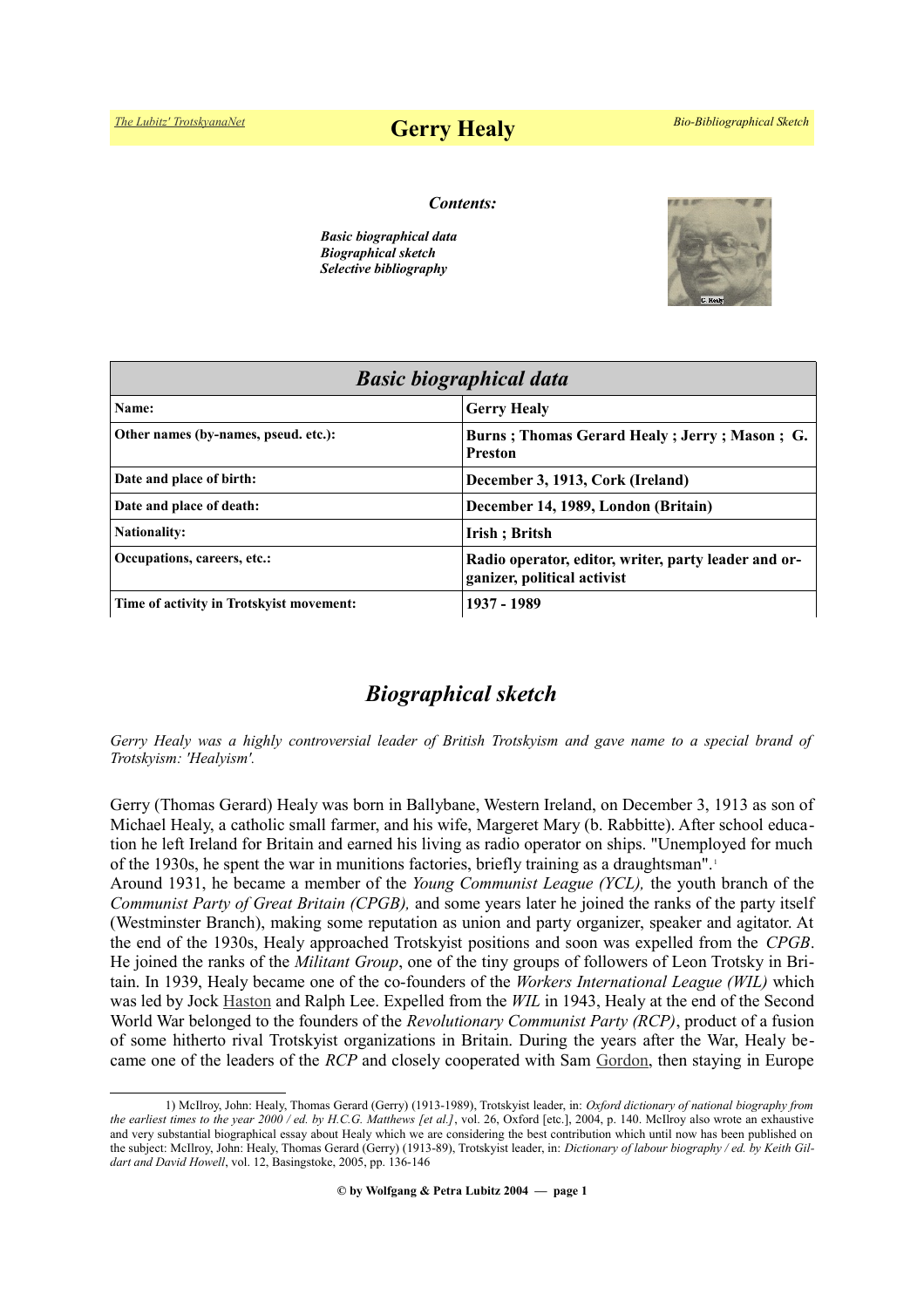as a liaison man between the American Trotskyist party, the *Socialist Workers Party*, and the *International Secretariat of the Fourth International (ISFI)* whose Secretary and most influential figure at that time was Michel [Pablo](https://www.trotskyana.net/Trotskyists/Bio-Bibliographies/bio-bibl_pablo.pdf) (Raptis)<sup>2</sup>[.](#page-1-0) In the late 1940s, Healy became a strong advocate of entryism and a spokesman of a tendency within the *RCP* favouring entry into the British *Labour Party (LP)*, a position which was endorsed by the leaders of the *ISFI.* Thus, the *RCP* eventually dissolved and Healy became the leader of those which practised entryism in the *LP*. The Healy-led group was known in the 1950s as *The Club* which could win over a considerable number of communist militants and intellectuals getting disillusioned with Stalinism and leaving the *CPGB* in the wake of the Hungarian and Polish events of 1956 and of Khrushchev's "secret" speech at the 20<sup>th</sup> party congress of the *CP* of the Soviet Union. When in 1953 the Trotskyist *Fourth International* split, Healy sided with the American *SWP* under its leader James P. [Cannon](https://www.trotskyana.net/Trotskyists/Bio-Bibliographies/bio-bibl_cannon.pdf) and with the majority of the French Trotsky ist party under the leadership of Pierre [Lambert](https://en.wikipedia.org/wiki/Pierre_Lambert) and Marcel [Bleibtreu.](https://en.wikipedia.org/wiki/Marcel_Bleibtreu) The *SWP*, the groups of Healy and Lambert together with some supporters in other countries formed the *International Committee of the Fourth International (ICFI)* challenging the *ISFI* of Michel Pablo, Ernest [Mandel](https://www.trotskyana.net/Trotskyists/Ernest_Mandel/ernest_mandel.html) and Pierre [Frank.](https://www.trotskyana.net/Trotskyists/Bio-Bibliographies/bio-bibl_frank.pdf) Healy became Secretary of the *ICFI* and when some years later the American *SWP* on the one side and the majority of the *ISFI* on the other side moved towards a re-unification of the international Trotskyist movement, the Healyists and Lambertists strongly opposed it and consequently remained outside the re-unified *Fourth International* (called *United Secretariat of the Fourth International*, *USFI,* formed in 1963). In the name of Trotskyist 'orthodoxy', they continued to attack *USFI* under the banner of the fight against 'Pabloite revisionism'.

In Britain, Healy's *The Club* was successful in winning some militants from the left fringe of the *LP* and in temporarily gaining leadership in its youth branch. Healy launched a new weekly paper in 1958, *The Newsletter*, and relaunched his group as the *Socialist Labour League (SLL)* in 1959, giving up entryism after his followers had been expelled from the *Labour Party*. In 1973, the *SLL* was renamed *Workers Revolutionary Party (WRP)* which, for many years, was able to publish a daily tabloid, *News Line*, and which for several years was one of the strongest forces on the far left of British politics. Healy, the *General Secretary* of the *SLL* and *WRP*, respectively, established himself as a sort of bizarre cult-leader. However, Healy's inner-party regime became more and more notorious and scandalous as did his political line; to mention only a few points: considerable financial subsidies came from dictatorial regimes as such of Libya and Iraq, female party members were sexually abused, hooligans were instrumentalised for physically attacking political opponents and dissidents. The politics of the *SLL/ WRP* was characterized by a rigid ultra-sectarianism and by vitriolic and monstrous slander campaigns targeting at political rivals on the far left such as for example the *'Security and the Fourth International'* campaign aiming particularly at Joseph [Hansen](https://www.trotskyana.net/Trotskyists/Bio-Bibliographies/bio-bibl_hansen_j.pdf) and George [Novack](https://www.trotskyana.net/Trotskyists/Bio-Bibliographies/bio-bibl_novack.pdf) as allegedly having been *GPU/KGB* and *CIA/FBI* agents and even having been involved in the assassination of Leon Trotsky. A number of major splits occurred in the 1970s when a considerable number of long-time militants left the party or were expelled by Healy, e.g. a group led by Alan [Thornett](https://en.wikipedia.org/wiki/Alan_Thornett) forming the *Workers Socialist League, WSL*, in 1974.

In 1985, Healy found confronted himself by his hitherto lieutenant Cliff [Slaughter](https://en.wikipedia.org/wiki/Cliff_Slaughter) and other leading *WRP* cadres with the accusation of having accepted money from Middle Eastern dictatorial and terrorist regimes, of having abused female party members over many years and so on. The *WRP* split into a pro-Healy and an anti-Healy *WRP* and during the following years, the *WRP* (or, which had come out from the split) 'exploded' (or, imploded, collapsed) falling apart into several rival tiny groups, some of them repudiating Healyism, some of them factually continuing Healy's politics without Healy. At the same time, Healy was expelled from the *International Committee (ICFI)*, which he had relaunched under the same name after the old *ICFI* (Healyists and Lambertists) had split in the early 1970s. Eventually, Healy split from one of the *WRP* remnants to form the *Marxist Party* in 1987. During the last years of his life, he got convinced of Mikhail [Gorbachev](https://en.wikipedia.org/wiki/Mikhail_Gorbachev) being the leader of a political revolution in the USSR. Only a handful of followers remained faithful, particularly Corin and Vanessa Redgrave<sup>[3](#page-1-1)</sup>,

<span id="page-1-0"></span><sup>2)</sup> See also our bio-bibliographical sketch about Michel [Pablo \(Raptis\)](https://www.trotskyana.net/Trotskyists/Bio-Bibliographies/bio-bibl_pablo.pdf) within the framework of the *Lubitz' TrotskyanaNet*.

<span id="page-1-1"></span><sup>3)</sup> Vanessa Redgrave, born 1937, is an outstanding British actress ("Blow- up", "A man for all seasons", "Isadora", "Camelot",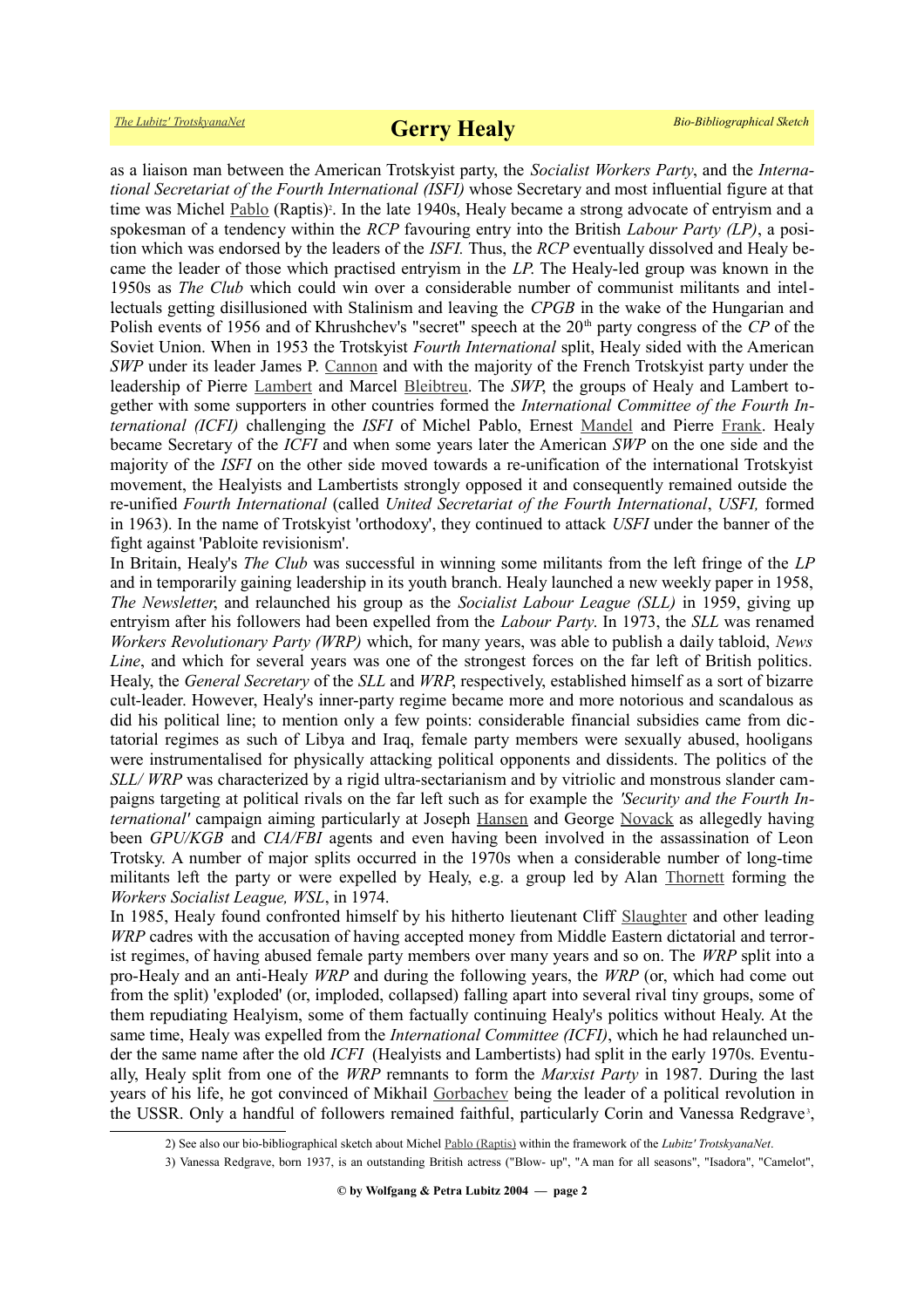two of the most prominent and wealthy long-time members of the Healyist party. Together with Vanessa [Redgrave](https://en.wikipedia.org/wiki/Vanessa_Redgrave), Healy visited the USSR in 1987 and 1989. According to Vanessa Redgrave's autobiography, he shared her house in Clapham, London, during the last four years of his life.

Aged 76, Healy died of heart attack at St. Thomas hospital in London on December 14, 1989. His grave is in Highgate Cemetery, London. He was survived by his wife, Betty (b. Russell) whom he had married in December 1941 and from whom he got a daughter, Mary, and a son, Alan. He was longtime associated with the Swiss-British Trotskyist veteran Betty Hamilton and had a long-time affair with Aileen Jennings who in 1985 revealed his sexual abuse of female party members.

For some decades, Healy was one of the most renowned but at the same time undoubtedly also one of the most controversial political figures within the British and international 'galaxy' of Trotskyism as can already been noticed when looking at the numerous obituaries and appreciations ranging from Vanessa Redgrave's *"Disciple of Trotsky"* and Sheila Torrance's *"G. Healy: a giant of Trotskyism"* to Alan Thornett's *"Gerry Healy: the Ceausescu of the British Trotskyist movement"* and Jim Higgins' "*The fall of the Mekon".*[4](#page-2-0)

By the way, in Tariq [Ali'](https://en.wikipedia.org/wiki/Tariq_Ali)s satirical novel *"Redemption"* (published in 1990), Healy is "Frank Hood", the leader of the British "Hoodlums", and in Trevor [Griffiths'](https://en.wikipedia.org/wiki/Trevor_Griffiths) play *"The party"* he was portrayed as "John Tagg".

We would like to conclude this short biographical sketch by some quotations concerning the role and meaning of Healy:

"For some 50 years, Healy had graced, or rather disgraced, the British Trotskyist movement. In that time, by a combination of low cunning, skulduggery and verbal and physical abuse, he has created almost as many ex-Trotskyists as Joe Stalin. It would have surprised me at any time in the last 30 years if he has been expelled for grievous bodily harm, but that it should be for grievous bodily charm is ex-traordinary."<sup>[5](#page-2-1)</sup>

"A brutal thug capable of beating men and sexually exploiting women. A brilliant speaker with an engaging sense of humour. A man to whom the actress Vanessa Redgrave owes 'all my subsequent development as a political woman and artist'. Can these really all be descriptions of the same individual? There is no doubt that Gerry Healy could be alternately brutish and charming and that, despite his short stature, his bald head and what Brian Behan has described as 'the sore eyes of a newborn pig', he exercised considerable charisma, even in his old age. He will certainly not be forgotten by the many political activists who were recruited into the various British Trotskyite groups he led over the years. What is less obvious is whether his work has in any way advanced the interests of the international working class whose cause he claimed to champion. It is more likely that Healy's contribution to the British left is regarded by most Trotskyists as highly embarrassing. [...] Healy will not be missed by many people on the British left. His methods gave Trotskyism a bad name. Most unforgivable for any self-respecting political leader, he was guilty of quite deliberately squandering the talent and idealism of most of the people drawn to his party."[6](#page-2-2)

"By the 1980s he had done more to discredit the Trotskyist movement, and the left in general than anyone else claiming to be part of it - despite other strong contenders for that distinction. [...] Unlike Stalin

**© by Wolfgang & Petra Lubitz 2004 — page 3**

<sup>&</sup>quot;Queen Mary of Scots", "Murder on the Orient Express", "Wetherby", etc.) and together with her brother Corin, her parents Michael and Rachel Redgrave her sister Lynn and her children Natasha, Joely and Carlo is forming what has been called the Redgrave acting dynasty. In 2004, Vanessa and Corin Redgrave founded the *Peace and Progress Party*.

<sup>4)</sup> These and other obituaries, appreciations and memories of Healy are to be found in our listing under the paragraph *Selective bibliography: Books and articles about Healy, see below. There are also to be found some exhaustive biographies, critical studies and docu*mentary collections about the life, thought and action of Healy.

<span id="page-2-1"></span><span id="page-2-0"></span><sup>5)</sup> Higgins, Jim: The fall of the Mekon, in: *The Spectator*, 1985 (Nov. 9), p. 22.

<span id="page-2-2"></span><sup>6) [</sup>Anon.]: Gerry Healy, Irish political activist, in: *The Annual Obituary*, 1989 (1990), pp. 789-790.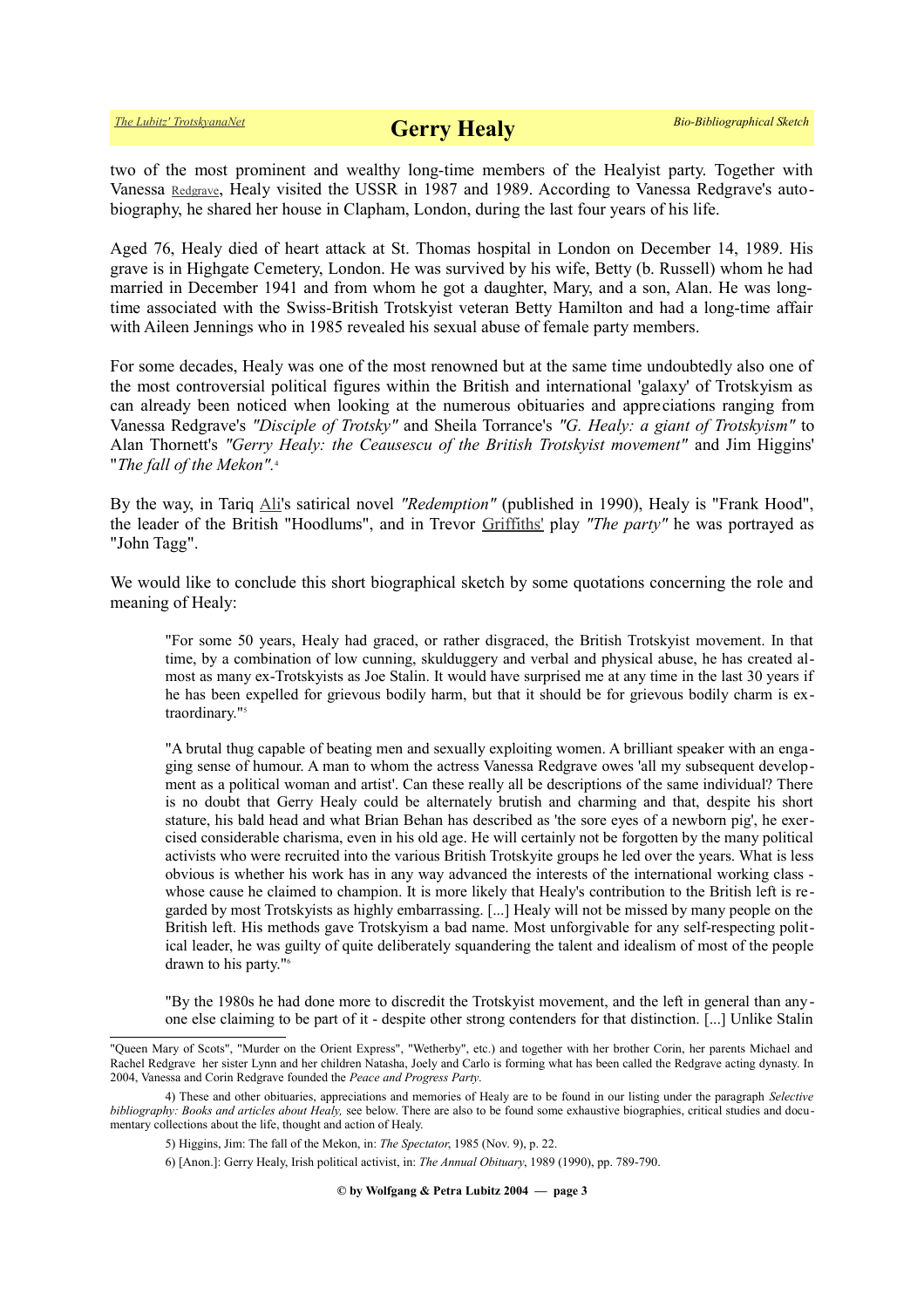or Ceausescu, Healy never held state power. He learned about tyranny from the Stalinist movement and exercised it inside the small groups of the Trotskyist movement. The result has done serious damage to the development of the revolutionary Marxist tradition in Britain. The best conclusion from his death is to ensure that there is never room left for his ilk to do such damage again".<sup>[7](#page-3-0)</sup>

"Certainly Healy did turn many genuine socialist militants not just into ex-Trotskyists but into bitter and cynical individuals."[8](#page-3-1)

"Gerry Healy could indeed claim to have made a unique addition to an identifiable left tradition, though not the global revolutionary one to which he aspired, but rather that of sectarian big fish in little British ponds."[9](#page-3-2)

"The net result was that Healy's Club took the overwhelming majority of ex-CPers who moved to Trotskyism - people of the calibre of Brian Behan, Peter Fryer, John Daniels, Ken Coates, Cliff Slaughter and Tom Kemp, to name but a few, and a small but not unimpressive sprinkling of experienced industrial militants. I yield to no one in my distaste for that truly dreadful man Gerry Healy, but for a brief year or so in the late 1950s he was the most serious exponent of revolutionary politics in Britain. In a few months in The Club I learned more about Marxism than I had done in all the years in the CP. For that I am grateful. But then having built it he proceeded to destroy it. Like a child who takes his ball home when he cannot have his own way, Healy felt the need always to be in control politically, personally and, it transpired, sexually - he was a small plump obnoxious embodiment of a power mania, of a similar character to domestic tyranny, but written just a little larger. As Brian Behan said, if the organisation gets so big that he cannot get into his Rififi-type Citroen [...] and drive frantically round the country quelling any dissent, then he has to have a smash up. And in 1959 the smash up came and Healy's organisation went from being the least sectarian of the 57 varieties to become the most exclusive and sectarian of the lot, a finely tuned machine for burning out the cadre."[10](#page-3-3)

"En fait, Gerry Healy ne fut pas toute sa vie le dirigeant paranoiaque et brutal que certains ont connu. Il avait été un militant dévoué et convaincu. Mais il fut victime de la crise de la IVe Internationale et, comme d'autres, resté dans son bocal, se prit pour un génie dans son village et contribua ainsi à étouffer bien des espoirs et des élans dans le cadre de ce qu'on peut appeler un "national-trotskysme". Se prenaitil vraiment pour "la IVe Internationale" et "la continuité de Trotsky", c'est-à-dire son successeur? Il semble que oui."<sup>[11](#page-3-4)</sup>

"He was a powerful orator, a successful organiser, an accomplished showman and, for some, a compelling socialist propagandist. He remained a primitive Marxist, schooled only in dogma, which in times of trouble, and suitably cloaked in dubious philosophical formulations, he was pragmatically prepared to disgard. Although he was capable of composed, meticulous political work, as in 1956-57, sooner or later he always surrendered to his impulsive, impatient temperament, his political short-termism and his drive for organisational control. To claim that he sustained an important political tradition in difficult times is to beg the essential political question of exactly what tradition he sustained. In the long journey from Stalinism to Trotskyism to cultism he abused his limited gifts and betrayed those who placed their trust in him. He did more than anybody else in Britain to discredit Trotskyism as an alternative to Stalinism."[12](#page-3-5)

<span id="page-3-0"></span><sup>7)</sup> Thornett, Alan: Gerry Healy : the Ceausescu of the British Trotskyist movement, in: *Socialist Outlook*, 1990 (21), pp. 32-33.

<span id="page-3-1"></span><sup>8)</sup> Flett, Keith: Life as it is in the British Trotskyist tradition, in: *The Guardian*, 1989 (Dec. 30).

<span id="page-3-3"></span><span id="page-3-2"></span><sup>9)</sup> Martin, Brendan: Gerry Healy, in: *The Independent,* 1989 (Dec. 21).

<sup>10)</sup> Higgins, Jim: Locusts, cankerworms, caterpillars and palmerworms will get you if you don't watch out, in: *What Next*, 1999 (14), p. 23.

<span id="page-3-5"></span><span id="page-3-4"></span><sup>11) [</sup>Broué, Pierre?]: Gerry Healy (1914[sic]-1989), in: *Cahiers Léon Trotsky*, 1990 (41), pp. 126.

<sup>12)</sup> McIlroy, John: Healy, Thomas Gerard (Gerry) (1913-89), Trotskyist leader, in: *Dictionary of labour biography / ed. by Keith Gildart and David Howell*, vol. 12, Basingstoke, 2005, p. 145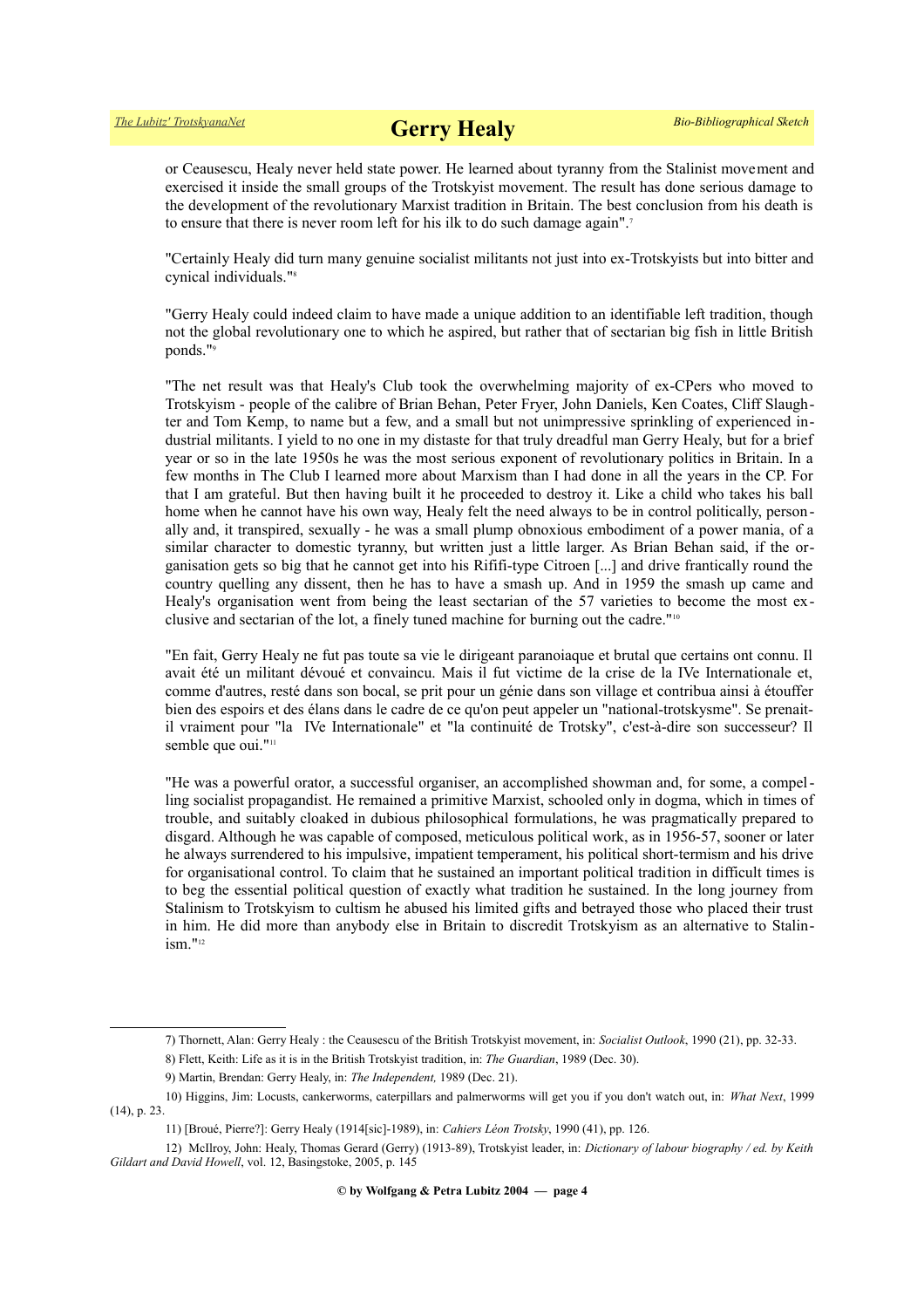### *Selective bibliography*

#### *Selective bibliography: Books/pamphlets authored by Healy*

The alternative to Wilson. - London : Socialist Labour League, 1967. - 16 pp. - (Socialist Labour League pamphlets)

Ceylon, the great betrayal : two reports from Ceylon. - [London : Socialist Labour League, 1964]. - [23] pp. [Repr. from *The Newsletter*]

The future of the Labour Party. - London : Socialist Labour League, 1960. - 8 pp. (A Newsletter pamphlet)

Leninism 58 years on. - London : Workers Revolutionary Party, 1982. - 16 pp. [Repr. from *News Line*, 1982, Jan. 23]

No laws against trade unions! - London : Socialist Labour League, [ca. 1967]. - [Without pag.] (Socialist Labour League pamphlet)

Our answer to the witch-hunt and our policy for Labour. - London: The Newsletter, 1959. - 11 pp. (A Newsletter pamphlet)

Plan to beat the Tories. - London : Socialist Labour League, 1962. - [Without pag.] (Newsletter pamphlet)

Problems of the Fourth International. - London : New Park Publications, 1966. - 36 pp. - (Newsletter pamphlets) [& later ed.]

Revolution and counter-revolution in Hungary : Stalinism unmasked. - London : Socialist Labour League, 1967. - 20 pp. - (Socialist Labour League publications)

Stalinism unmasked : revolution and counter-revolution in Hungary. - [London : Newsletter, 1967]. - 20 pp. - (A Newsletter pamphlet)

Stop this war : hands off the Arab people. - London : New Park Publications, 1955. - 4 pp.

Studies in dialectical materialism. - London : Workers Revolutionary Party, 1982. - 83 pp. - (A Workers Revolutionary Party pamphlet)

#### *Selective bibliography: Books/pamphlets and journals (co-)edited by Healy* [13](#page-4-0)

The Marxist : bimonthly theoretical journal of the International Committee of the Fourth International (Athens) <TSB 0979>

The Marxist Monthly (London) <TSB 0992> [ISSN 1361-7354] Marxist Review / Workers Revolutionary Party (London) <TSB 0999> News Line / Workers Revolutionary Party (London) <TSB 1100> The Newsletter / Central Committee of the Socialist Labour League (London) <TSB 1102> Socialist Outlook (London) <TSB 1514> Workers Press (London) <TSB 1857>

### *Selective bibliography: Books, collections, journals, bulletins to which Healy contributed* [14](#page-4-1)

Bulletin intérieur / Secrétariat International de la IVe Internationale (Paris) <TSB 0542>

La Correspondance internationale / Comité International de la IVe Internationale (Paris) [ISSN 0294-3581] <TSB 0686>

Fourth International : a journal of international Marxism (London, later: Detroit, Mich.) [ISSN 0015-9204] <TSB 0536>

Healy "reconstructs" the Fourth International : documents and comments by participants in a fiasco / with a pref. by Joseph Hansen. - New York, NY : Socialist Workers Party, 1966. - 40 pp.[& later ed.]

Internal Bulletin / Socialist Workers Party (New York, NY) <TSB 1548>

International Committee documents, 1951-1954 : struggle in the Fourth International / issued by the National

<sup>13)</sup> TSB item numbers (e.g. <TSB 0716>) refer to Lubitz' *Trotskyist Serials Bibliography*, München [etc.] : Saur, 1993, which is out of print but [available as PDF file](https://www.trotskyana.net/LubitzBibliographies/Serials_Bibliography/serials_bibliography.htm#PDF) within the framework of *Lubitz' TrotskyanaNet*. In *TSB* you can find detailed descriptions concerning the respective Trotskyist journals, newsletters, bulletins and the like.

<span id="page-4-1"></span><span id="page-4-0"></span><sup>14)</sup> See preceding note.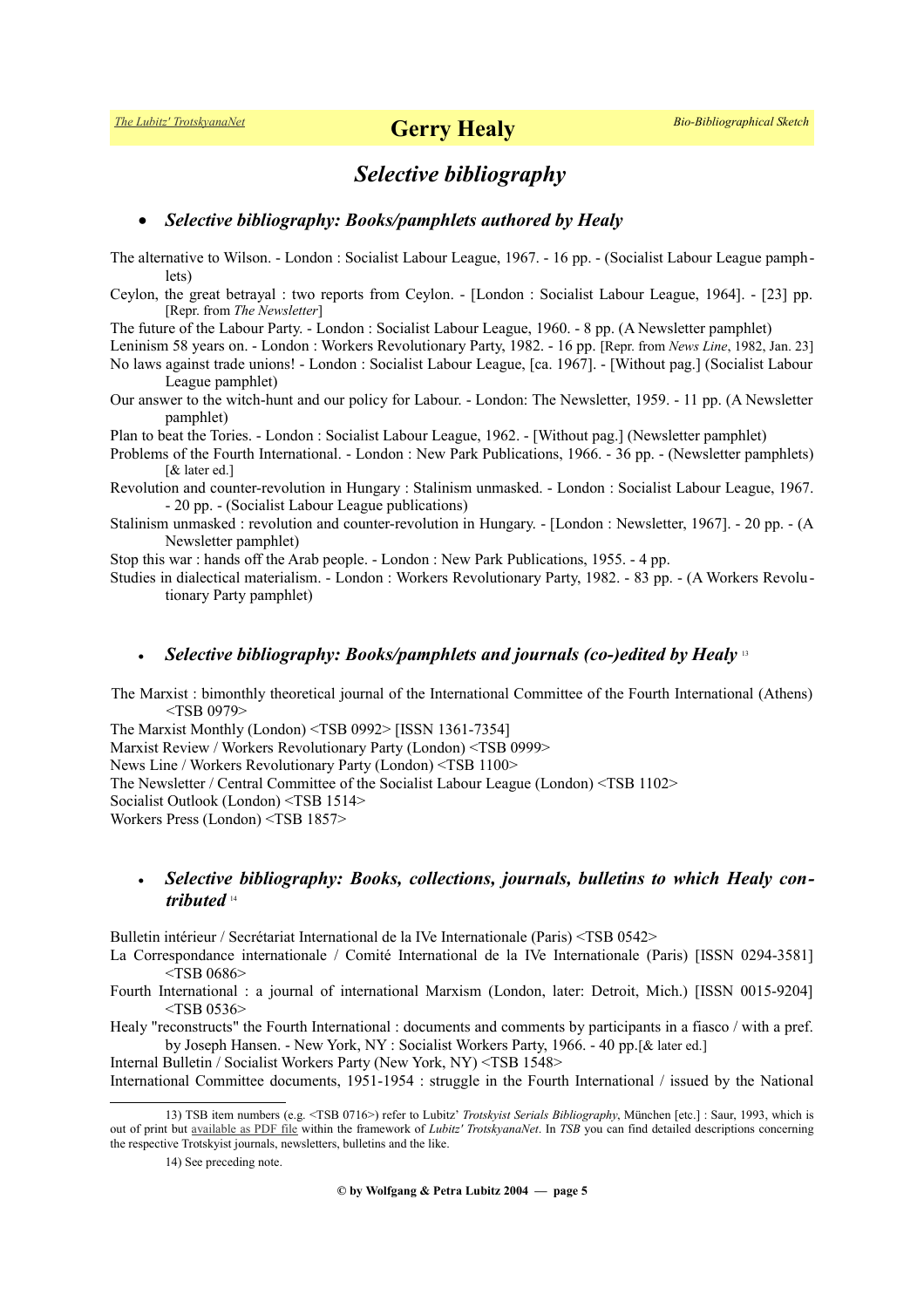Education Dept., Socialist Workers Party. - 1-4. - New York, NY, 1974. - 246 pp. - (Towards a history of the Fourth International ; 3) (Education for socialists)

International Secretariat documents, 1951-1954 : struggle in the Fourth International / issued by the National Education Dept., Socialist Workers Party. - 1-4. - New York, NY, 1974. - 210 pp. - (Towards a history of the Fourth International ; 4) (Education for socialists)

International Correspondence / International Committee of the Fourth International (London) <TSB 0688>

International Information Bulletin / Socialist Workers Party (New York, NY) <TSB 1550>

Labour Review (Manchester, later: London) [ISSN 0456-9946 ; ISSN 0140-1270] <TSB 0882>

- Lotz, Corinna: Gerry Healy : a revolutionary life / Corinna Lotz & Paul Feldman. London : Lupus Books, 1994. - XI, 366 pp.
- Marxism vs. ultraleftism : the record of Healy's break with Trotskyism / ed. with an introd. by Joseph Hansen. -New York, NY : Nat. Education Dept., Socialist Workers Party, 1974. - 253 pp. - (Education for socialists)
- The Marxist : bimonthly theoretical journal of the International Committee of the Fourth International (Athens) <TSB 0979>

The Marxist Monthly (London) <TSB 0992> [ISSN 1361-7354]

News Line / Workers Revolutionary Party (London) <TSB 1100>

The Newsletter / Central Committee of the Socialist Labour League (London) <TSB 1102>

Socialist Appeal (London) <TSB 1917>

The struggle to reunify the Fourth International : (1954 - 1963) / National Education Dept., Socialist Workers Party. - 1-4. - New York, NY, 1977-78. - [Various pag.] - (Towards a history of the Fourth International ; [7]) (Education for socialists)

Tribune : Labour's independent weekly (London) [ISSN 0041-2821]

Trotskyism versus revisionism : a documentary history / ed. by C. Slaughter. - 1-7. - London : New Park Publications, 1974-84 [vol. 7: Detroit, Mich. : Labor Publications]

La Vérité (Paris) [ISSN 0294-359X] <TSB 1774>

Workers Press (London) <TSB 1857>

Youth for Socialism : organ of the Workers' International League (London) <TSB 1917>

#### *Selective bibliography: Books and articles about Healy* [15](#page-5-0)

[Anon.]: [Gerry Healy.](http://en.wikipedia.org/wiki/Gerry_Healy) [Biographical sketch, Wikipedia article]

[Anon.]: Gerry Healy, Irish political activist ... , in: *The Annual Obituary*, 1989 (1990) : pp. 789-791.

[Anon.]: Gerry Healy : an infighter of the Far Left, in: *The Times*, 1989 (Dec. 23), p. 12. [Obituary]

[Anon.]: [Obituary], in: *The Daily Telegraph*, 1989 (Dec. 19).

- Archer, John: On the political role of Gerry Healy / ed. by Stefan Cholewka. London : [2000]. [15] pp. (Socialist newsletter / British Section of the Fourth International ; [2000],spec.iss.)
- Archer, Mary: Notes on Healy's role in early days of the British Trotskyist movement / Mary and John Archer*,* in: *Healy's big lie*, New York, NY, 1976, pp. 30-33.
- Archer, Mary: Notes on Healy's role in early days of the British Trotskyist movement / Mary and John Archer, in: *Intercontinental Press* <TSB 0657>, 14.1976 (18), pp. 772-775.
- Atkinson, Jim: London rally condemns Healyite frame-up campaign, in: *Intercontinental Press* <TSB 0657>, 15.1977 (4), pp. 92-102. [Containing excerpts from speeches by T. Ali, T. Wohlforth, P. Lambert, G. Novack, M. Pablo and E. Mandel]

Bailey, Chris: The theoretical foundations of Healyism, in: *New Interventions*, 3.1992 (1), pp. 12-17.

- Binns, David: Gerry Healy, Stalinism and 'Revolutionary History', in: *New Interventions*, 2.1991 (3), pp. 13-18.
- [Broué, Pierre?]: Gerry Healy (1914[sic]-1989), in: *Cahiers Léon Trotsky* <TSB 0277>, 1990 (41), pp. 125-126. [Plus additional remarks by John Archer, in: *ibid.*, 1990 (44), p. 124]
- Flett, Keith: Life as it is in the British Trotskyist tradition, in: *The Guardian*, 1989 (Dec. 30). [A letter in reply to Jim Higgins' obituary]
- Frank, Pierre: The split between Healy and Lambert, in: *Intercontinental Press* <TSB 0657>, 9.1971 (42), pp. 1045-1048.

Fryer, Peter: Gerry Healy in perspective, in: *Workers Press / Workers Revolutionary Party* <TSB 1858>, 1989

<span id="page-5-0"></span>15) See note 13.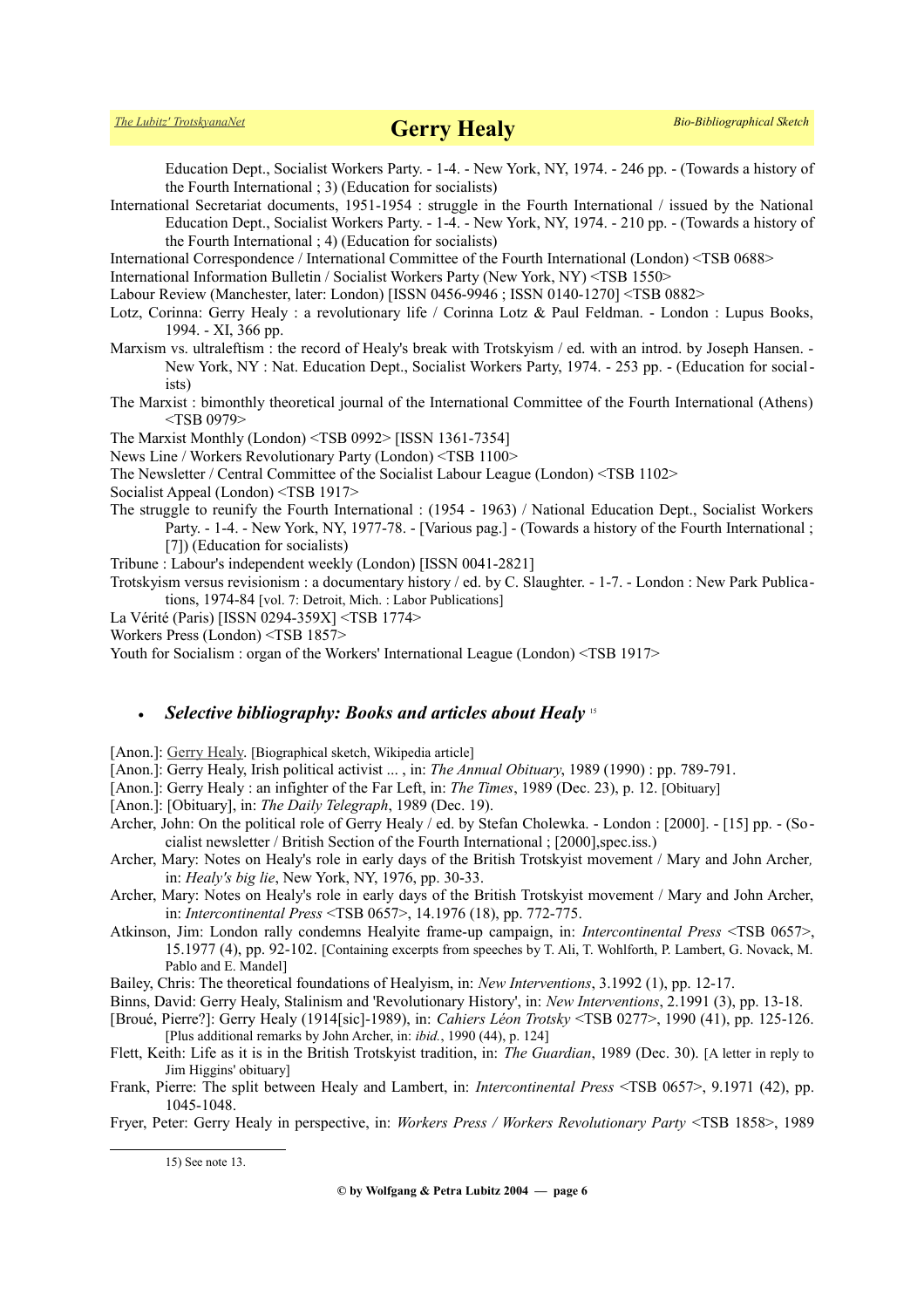*[The Lubitz' TrotskyanaNet](https://www.trotskyana.net/)* **Gerry Healy** *Bio-Bibliographical Sketch*

(197), p. 7. [Obituary]

- Gerry Healy : 3 Dec. 1913 14 Dec. 1989, in: *The Marxist Monthly* <TSB 0992>, 1990 (Febr.) [Chronology and graveside speeches from C. and V. Redgrave et. al.]
- Hallas, Duncan: Building the leadership, in: *International Socialism* <TSB 0709>, 1969 (40)
- Hallas, Duncan: Cult comes a cropper, in: *Socialist Worker Review* <TSB 1540>, 1985 (82) p. 25.
- Hallas, Duncan: Kritik des orthodoxen Trotzkismus. Köln : Initiative Sozialistischer Internationalisten, 1993. 19 pp.
- Hallas, Duncan: Kritik des orthodoxen Trotzkismus / Duncan Hallas. Trotzkisten ratlos : war Gorbatschow Vollender oder Verräter / Norbert Nelte. - Stand: Februar 1994. - Köln : Initiative Sozialistischer Internationalisten, 1994. - 23 pp.
- Hansen, Joseph: Principled basis of Trotskyist reunification : a note on Healy's current slanders, in: *Intercontinental Press* <TSB 0657>, 8.1970 (18), pp. 440-441.
- Harding, Norman: Staying red : why I remain a socialist. London : Index Books, 2005. 293 pp. [Vivid inside account of a Trotskyist working class militant who was an active member of the Healyist organization for some 30 years and an eye-witness of the WRP explosion in 1985]
- Harding, Norman: We must fight to understand the development of Healy, in: *Workers Press / Workers Revolutionary Party* <TSB 1858>, 1990 (209), p. 6.
- Healy "reconstructs" the Fourth International : documents and comments by participants in a fiasco / with a pref. by Joseph Hansen. - New York, NY : Socialist Workers Party, 1966. - 40 pp.[& later ed.]
- Healy vs. Marxism : the case history of a sect / Socialist Workers League, National Education Department. Glebe, N.S.W. : D. Holmes, 197? - 51 pp. [Chiefly reprinted from "Marxism vs. ultraleftism"]
- Healyism à la carte : articles published by Spartacist on Healy, Wohlforth and the I.C. from 1966 to 1972. Wellington : New Zealand Spartacist League, 1972. - IV, [54] pp. - (Revolutionary communist bulletin : 4) [Reprinted from *Spartacist : Engl. ed.* and from *Workers Vanguard* ]
- Healyism implodes. New York, NY : Spartacist Publ. Co. (Spartacist : English edition ; 1985/86, 36/37)
- Healyismus zerstoben. New York, NY : Spartacist Publ. Co. 48 pp. (Spartacist : Deutsche Ausg. ; 1986/87, 12)
- Healy's big lie : the slander campaign against Joseph Hansen, George Novack, and the Fourth International. -New York, NY : Nat. Education Dept., Socialist Workers Party, 1976. - 87 pp. - (Education for socialists) [Containing articles and notes by J. Hansen, G. Novack, J. Archer, M. Archer, G. Breitman, C. Curtiss, S. Gordon, B. Hamilton, C.L.R. James, P. Lambert, B. Tampoe, E. Tate, C. Van Gelderen, J. Van Heijenoort et al.]
- Higgins, Jim: Entryism and exits : assessment, in: *The Guardian*, 1989 (Dec. 22), p. 33. [Obituary] [Incl. amendments by David Widgery]
- Higgins, Jim: The fall of the Mekon : Jim Higgins reviews the career of Gerry Healy, Trotskyite and alleged wominiser, in: *Higgins, Jim: Speak one more time : selected writings*, London, 2004, pp. 111-113. [Originally publ. in *The Spectator*, 1985 (Nov. 9)]
- Higgins, Jim: Locusts, cankerworms, caterpillars and palmerworms will get you if you don't watch out, in: *What Next*, 1999 (14), p. 23.
- Hillman, Ellis: Pablo's man, in: *Workers News / Workers International League* <TSB 1848>, 1990 (27), p. 11. [About G. Healy]
- Hyland, Dave: Gerry Healy dies : co-founder of the Fourth International, in: *International Worker* <TSB 0727>, 1990 (Jan. 13.). [Obituary]
- Jenness, Doug: Answering Healyite myths about SWP : a genuine political discussion can take place only with facts, in: *Intercontinental Press* <TSB 0657>, 24.1986 (9), pp. 280-285.
- Jenness, Doug: Giant blow to agent-baiting campaign : 'Workers Press' repudiates Healy's big lie, in: *Intercontinental Press* <TSB 0657>, 24.1986 (5), pp. 147-150.
- Jones, Alan: The rise of Gerry Healy, in: *Battle of Ideas : supplement to Red Weekly* <TSB 0089>, 1976 (1).
- Kemp, Tom: A debt to Healy, in: *Workers Press / Workers Revolutionary Party* <TSB 1858>, 1990 (201), p. 6 [About the relations between Healy and Lyndon La Rouche]
- Kemp, Tom: Healy and the Bevanites, in: *News Line* <TSB 1100>, 1985 (Dec. 3).
- Lister, John: WRP leaders junk the old Trotskyism. [London?] : Folrose, 1978. 31 pp. (A WSL pamphlet)
- Livingstone, Ken: Complete support from the movement he lead : speech at the memorial rally and concert for Gerry Healy at the Adelphi Theatre, London, March 4th, 1990, in: *The Marxist : bimonthly theoretical journal of the International Committee of the Fourth International*, <TSB 0979>, 2.1990/91 (1), pp. 6- 7. [Obituary]
- Lotz, Corinna: Gerry Healy : a revolutionary life / Corinna Lotz & Paul Feldman. London : Lupus Books, 1994. - XI, 366 pp.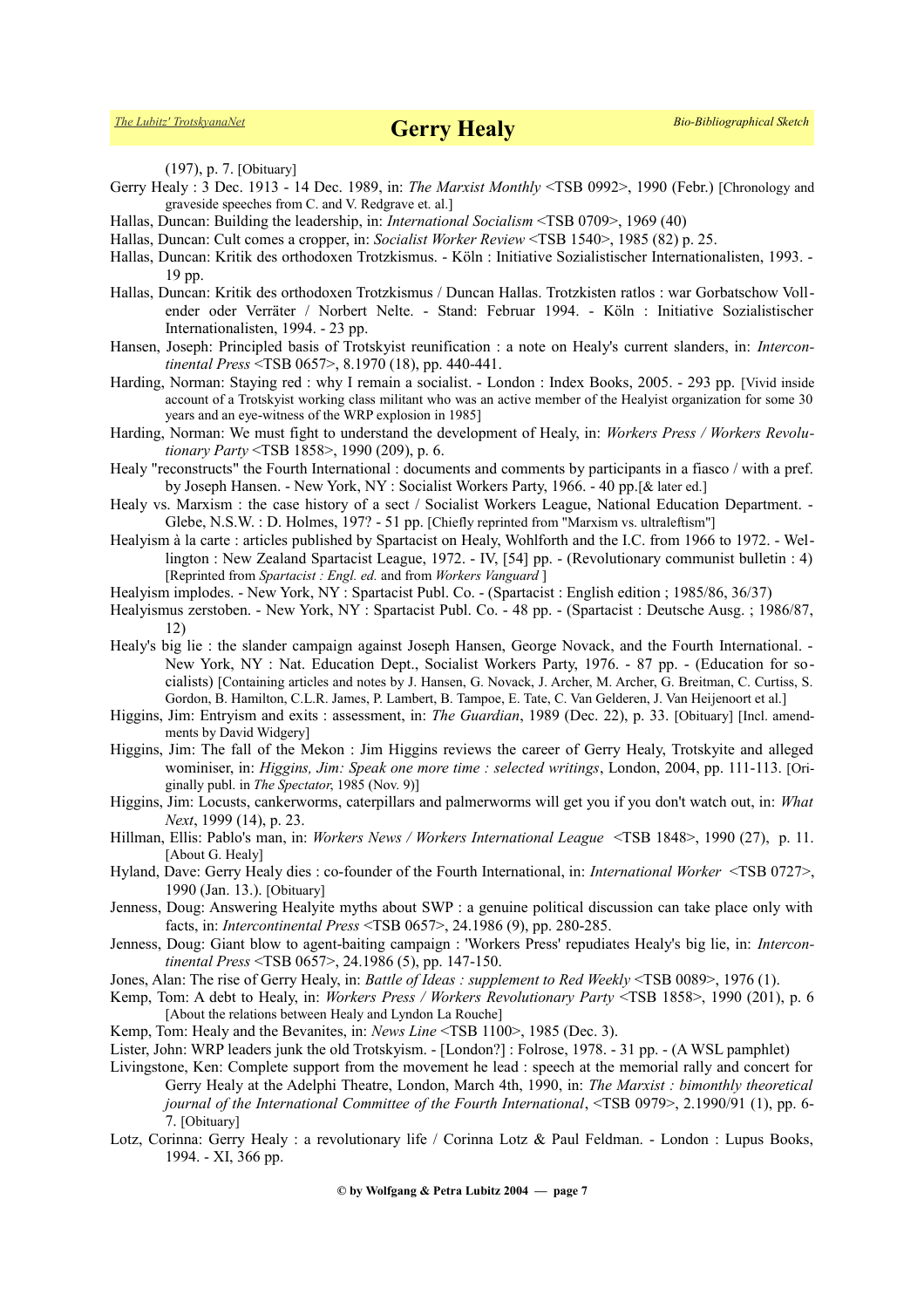## *[The Lubitz' TrotskyanaNet](https://www.trotskyana.net/)* **Gerry Healy** *Bio-Bibliographical Sketch*

Martin, Brendan: Gerry Healy, in: *The Independent*, 1989 (Dec. 21). [Obituary]

- Marxism vs. ultraleftism : the record of Healy's break with Trotskyism / ed. with an introd. by Joseph Hansen. New York, NY : National Education Dept., Socialist Workers Party, 1974. - 253 pp. (Education for socialists) [Containing contributions by J. Hansen, E. Mandel, T. Wohlforth, J. Robertson, G. Foley, A. Myers, T. Ali, P. Jordan, P. Frank, G. Novack et al.]
- Matgamna, Sean: [Gerry Healy and British Trotskyism.](http://www.workersliberty.org/story/2008/06/05/gerry-healy-and-british-trotskyism) [Electronic resource].
- McIlroy, John: Healy, Thomas Gerard (Gerry) (1913-89), Trotskyist leader, in: *Dictionary of labour biography / ed. by Keith Gildart and David Howell*, vol. 12, Basingstoke, 2005, pp. 136-146. [Exhaustive and excellent biographical essay]
- McIlroy, John: Healy, Thomas Gerard (Gerry) (1913-1989), Trotskyist leader, in: *Oxford dictionary of national biography from the earliest times to the year 2000 / ed. by H.C.G. Matthews [et al.]*, vol. 26, Oxford [etc.], 2004, p. 140-142. [Biographical sketch, also available [online\]](http://www.oxforddnb.com/view/article/70384).
- Myers, Allen: Healyite paranoia or Trotskyism : a reply to "Security and the Fourth International". Glebe, N.S.W. : Communist League & Socialist Workers League, 197? . - 5 pp.
- North, David: Gerry Healy and his place in the history of the Fourth International, 1-8, in: *Bulletin / Workers League* <TSB 1843>, 1990 (Jan. 19 - July 20).
- North, David: Gerry Healy and his place in the history of the Fourth International. Detroit, Mich. : Labor Publications, 1991. - 123 pp.
- North, David: Gerry Healy und sein Platz in der Geschichte der Vierten Internationale / ins Deutsche übertr. von Andrea Büser. - Essen : Arbeiterpresse-Verl., 1992. - 157 pp.
- Pitt, Bob: The rise and fall of Gerry Healy : an assessment of the political career of the former WRP leader, 1-26, in: *Workers News / Workers International League* <TSB 1848>, 1990 (22) - 1994 (51). [Rev. and expanded version (chapters  $1-12 + App. 1-7$ ), dated June 2002, available [online.](http://whatnextjournal.co.uk/Pages/Healy/Main.html)]
- The political legacy of Gerry Healy, in: *Revolutionary History* <TSB 1375>, 3.1990 (1), pp. 31-33. [Obituaries and appreciations by J. Archer, International Communist League, Workers International League, Workers Power, and Workers Revolutionary Party (Workers Press)]
- Redgrave, Vanessa: Autobiographie / aus dem Engl. von Heide Sommer und R. Range Cloyd Jr. Weinheim [ec.] : Quadriga-Verl., 1992. - 453 pp. - (Beltz Quadriga) [Containing a lot of information about Healy and his movement]
- Redgrave, Vanessa: An autobiography. London : Hutchinson, 1991. VIII, 312 pp. [& later ed.] [Containing a lot of information about Healy and his movement]
- Redgrave, Vanessa: Disciples of Trotsky : an appreciation, in: *The Guardian*, 1989 (Dec. 18), p. 29. [Obituary]
- Redgrave, Vanessa: Tribute to comrade Gerry Healy on the first anniversary of his death, December 14th, 1989, in: *The Marxist : bimonthly theoretical journal of the International Committee of the Fourth International* <TSB 0979>, 2.1990/91 (1), pp. 1-4.
- Redgrave, Vanessa: A tribute to Gerry Healy, in: *The Marxist Monthly* <TSB 0992>, 3.1991 (3), pp. 419-423. [Speech delivered at a meeting in Barcelona, Jan. 13, 1991]
- Renegade from Trotskyism : G. Healy 1913-89 / assessment written jointly by a group of leading comrades in the Workers Revolutionary Party, in: *Workers Press / Workers Revolutionary Party* <TSB 1858>, 1990 (207), pp. 3-6.
- Renegade from Trotskyism : G. Healy (1913-1989), in: *Tasks of the Fourth International* <TSB 1690>, 1990 (8), pp. 3-11. [Originally publ. in: *Workers Press*, 1990 (March 10)]
- Robinson, John: How Healy destroyed the Workers League, in: *The International / Workers International to Rebuild the Fourth International* <TSB 0675>, 1996 (17), p. 34. [Review of Wohlforth, Tim: The prophet's children]
- Russell, Mary: Healy's legacy, in: *The Guardian*, 1989 (Dec. 28). [A letter in reply to Jim Higgins' obituary by Healy's daughter]
- Smith, Cyril: Some reflections on the Healy group, in: *New Interventions*, 8.1997/98 (1), pp. 25-27.
- Speeches in tribute to Gerry Healy, in: *The Marxist Monthly* <TSB 0992>, 1990 (Apr.) [Obituaries]
- Startsev, Vitalii Ivanovich: Recollections of Gerry Healy / Vitaly Startsev, in: *Lotz, Corinna: Gerry Healy : a revolutionary life*, London, 1994, pp. 314-320. [Obituary]
- The struggle to reunify the Fourth International : (1954 1963) / National Education Dept., Socialist Workers Party. - 1-4. - New York, NY, 1977-78. - [Various pag.] - (Towards a history of the Fourth International ; [7]) - (Education for socialists)
	- 1. The first parity commission and Peng Shu-tse's "Pabloism reviewed". 1977. 30 pp.
	- 2. "De-Stalinization", the Hungarian revolution, and world Trotskyism : (documents, 1955-57). 1978. 64 pp.
	- 3. How Healy and Pablo blocked reunification : (documents, 1956-58), plus documents on Algeria and Ceylon. -